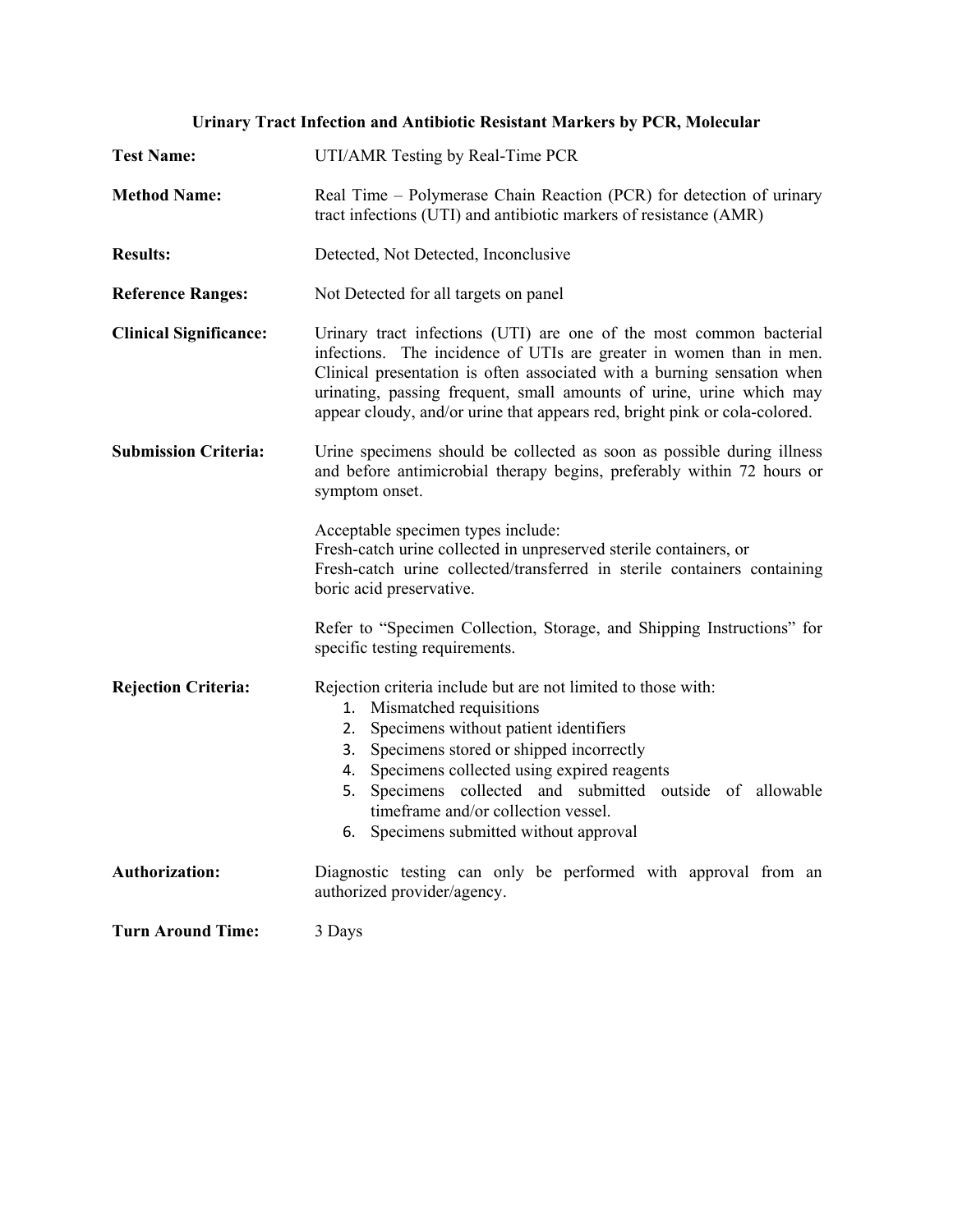#### **Instructions for Urine Sample Submission**

### **General Information**

The clean-catch method is used to prevent microbes inhabiting the urethra from contaminating the urine sample. If possible, collect the sample when urine has been in the bladder for 2 to 3 hours. A special cup (which includes a lid and wipes) is used to collect the urine.

*Timing:* Urine specimens should be collected as soon as possible during the illness and before antimicrobial therapy begins, if possible. The likelihood of recovering most of the bacteria diminishes markedly >72 hours after symptom onset and after the initiation of appropriate antimicrobial therapy. If possible, urine specimens should be collected within 72 hours of symptom onset and no later than 7 days after onset.

*Containers:* Use sterile urine containers and urine vacutainer tube containing a preservative (Vacuette urine tube CCM containing boric acid preservative). The Vacuette urine tube CCM with preservative stabilizes the bacterial count.

# **If requesting urine culture, specimens MUST be** *received* **at Reditus Laboratories:**

- Within 2 hours of collection when using sterile containers without preservative.
- Within 48 hours of collection when using sterile containers containing boric acid preservative.

### **Specimen Collection, Storage, and Shipping Instructions**

- 1. Male Patients
	- 1.1. Wash hands with warm water and soap. Thoroughly rinse and dry.

1.2. Using the wipe provided in the collection kit, clean the head of the penis. If not circumcised, retract the foreskin with one hand the clean the head of the penis. Keep the foreskin pulled back during urination.

1.3. Urinate a small amount into the toilet, then stop the flow of urine.

1.4. Hold the urine container a few centimeters from the head of the penis and continue urinating until the cup is around half-full.

- 1.5. Secure the lid to the sterile collection container.
- 1.6. Finish urinating into the toilet.
- 2. Female Patients
	- 2.1. Wash hands with warm water and soap. Thoroughly rinse and dry.
	- 2.2. Sit on the toilet with legs spread apart and use two fingers to open the labia.
	- 2.3. Use the wipe provided in the collection kit to clean the inner folds of the labia. Wipe from the front to the back.
	- 2.4. Use a second wipe to clean the opening of the urethra.
	- 2.5. Urinate a small amount into the toilet, then stop the flow of urine.

2.6. Hold the urine container a few centimeters from the urethra and continue urinating until the cup is about half-full.

- 2.7. Secure the lid the sterile collection container.
- 2.8. Finish urinating into the toilet.
- 3. Do not use expired collection materials**.**
- 4. Obtain specimens early in the acute phase of illness.

5. Ensure that the patient's name, date-of-birth, and time/date of collection are recorded on the specimen along with the name or initials of the individual collecting the sample.

6. Complete all the demographic information on a sample requisition form or through the approved electronic submission process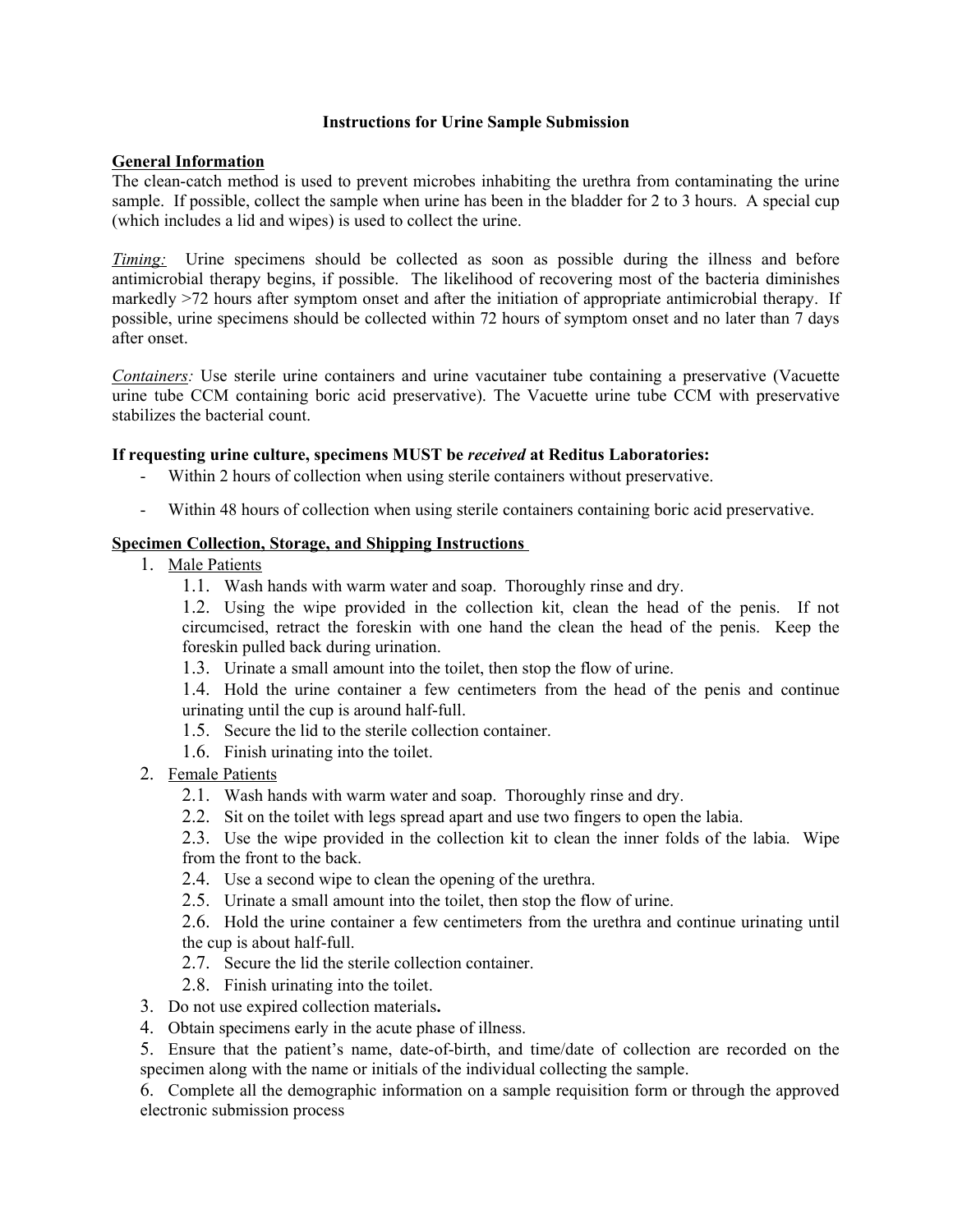# 7. **If requesting testing by PCR only:**

7.1. Following collection, the specimen may be stored between 2-8°C (36-46°F) but must be **received** at the laboratory within 7 Days of collection. The specimen must be shipped on cold packs.

7.2. Following collection, the specimen may be stored at ≤ -70°C but must be **received** at the laboratory within 14 Days of collection. The specimen must be shipped on dry-ice.

### 8. **If requesting testing by PCR with Microbiology co-culture:**

8.1. Fresh-catch urine specimens collected in unpreserved sterile containers and maintained at room temperature must be **received** at the laboratory within 2-Hours from the time of collection.

8.2. Fresh-catch urine specimens collected in unpreserved sterile containers and stored between 2-8°C (36-40°F) must be received at the laboratory within 24-Hours from the time of collection. Specimens must be shipped on cold packs.

8.3. Specimens collected in sterile containers containing boric acid preservative may be stored at room- or refrigerated-temperature but must be received at the laboratory within 48-Hours from the time of collection. Specimens may be shipped ambiently.

9. **Avoid shipping specimens over weekends or holidays** as they may not be received at the laboratory and cold-packs will not maintain the required 2-8°C (36-46°F) specimen temperature.

10. Ensure that specimens shipped by commercial carrier are shipped with **overnight delivery**. If shipping on a Friday for Saturday delivery, *you must include Saturday Delivery* during shipment, or the specimens will not be received until the following non-holiday business day. Failure to receive refrigerated (2-8°C) specimens *within* 24 hours of shipment will result in specimens being rejected from testing.

11. For any questions pertaining to sample collection, storage, or shipping, please contact Reditus Laboratories using the below contact information.

# **Instructions for Specimen Transport**

12. **Messenger/Courier by ground transport.** Place specimen(s) into a biohazard labeled bag and seal securely**.** Place the test requisition(s) on the outside of the biohazard labeled bag. Place the sealed biohazard bag and test requisition(s) inside the shipping container. Place cold packs, which have been frozen for at least 24 hours, in the leak-proof outer container. The shipping container must be rigid, such as a Styrofoam cooler, and labeled with the UN 3373 Biological Substance Category B marking. Close securely.

13. **Commercial carrier by ground/air transport.** Place the specimen(s) inside a biohazard labeled bag and seal securely. Place the test requisition(s) on the outside of the biohazard labeled bag. Place the sealed bag and completed test requisitions(s) inside the outer shipping container. Place cold packs, which have been frozen for at least 24 hours, in the leak-proof outer container. Label the outer shipping container with Reditus Laboratories address listed below. Complete the return address section to include the name of the person shipping the package, business name and address, and a business phone number. The shipping container must include the UN3373 Biological Substance Category B marking.

14. *Ship specimens by overnight delivery* to the attention of Molecular Diagnostics at Reditus laboratories. This can be accomplished by use of local courier, shipping corporations or U.S. Postal Service.

14.1. **If specimens are shipped on a Friday for Saturday delivery,** *you must include/indicate Saturday delivery* during shipment or the specimens will not be received until the following non-holiday business day. Failure to receive refrigerated (2-8°C) specimens within 24 hours of shipment will result in specimens being rejected from testing.

15. Refrigerated (2-8°C) specimen(s) must be received at the laboratory **no later than** 24 hours from